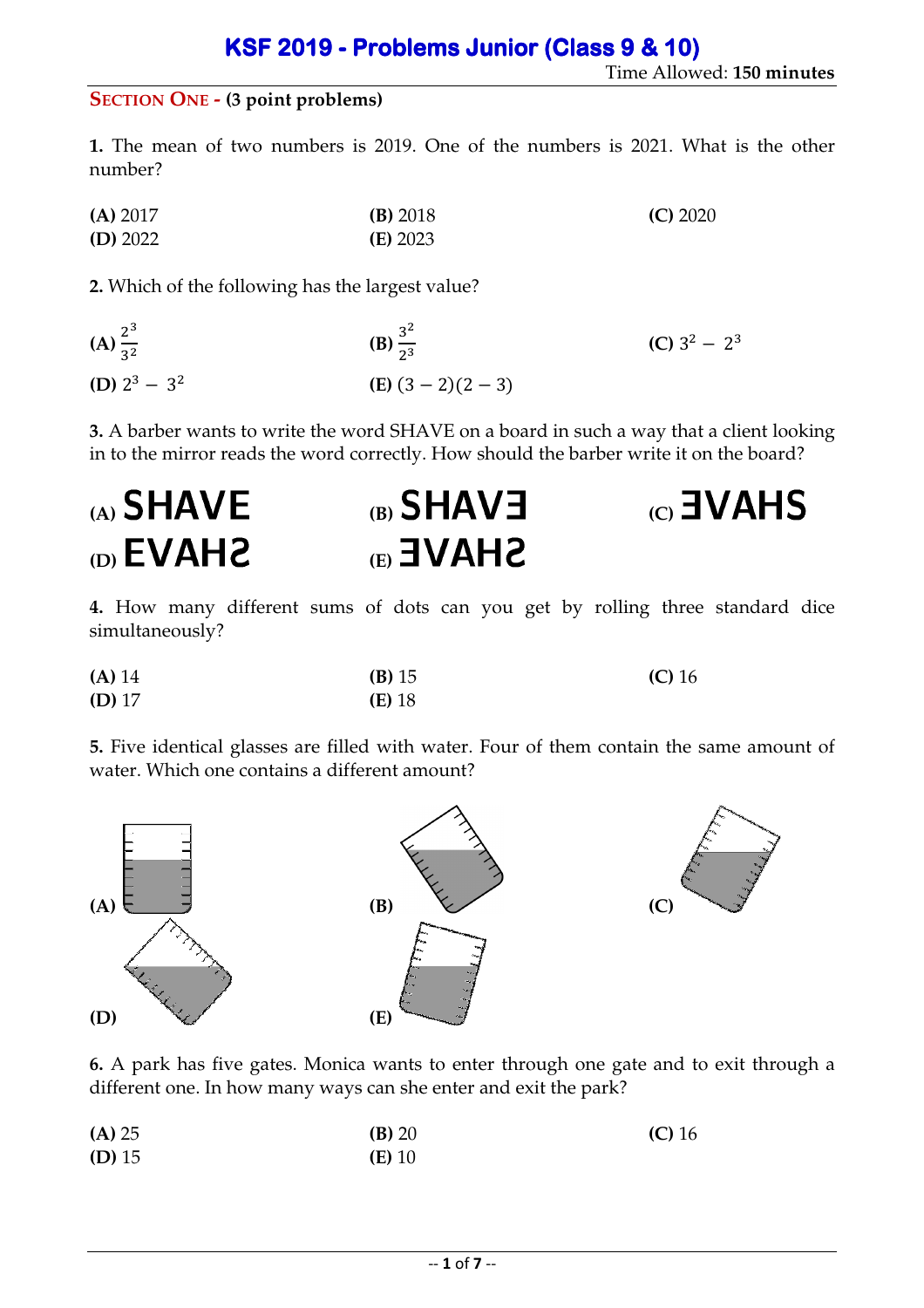#### Time Allowed: **150 minutes**

**7.** The weight of each of three kangaroos is a different whole number. The total weight of them is 97 *kg*. How much can the lightest of them weigh at most?

| $(A)$ 1 $kg$       | <b>(B)</b> 30 $kg$   | (C) 31 $kg$ |
|--------------------|----------------------|-------------|
| <b>(D)</b> 32 $kg$ | ( <b>E</b> ) 33 $kg$ |             |

**8.** Which of the following statements is true for the marked angles in the given figure of nine identical squares?



**(A)**  $\alpha = \beta$  **(B)**  $2 \alpha + \beta = 90^{\circ}$  **(C)**  $\alpha + \beta = 60^{\circ}$ **(D)**  $2 \beta + \alpha = 90^{\circ}$  **(E)**  $\alpha + \beta = 45^{\circ}$ 

**9.** Inside each unit square a certain part has been shaded. In which square is the total shaded area the largest?



**10.** On each of three pieces of paper a five digit number is written as shown. Three of the digits are covered. The sum of the three numbers is 57263. Which are the covered digits?



**(A)** 0, 2 and 2 **(B)** 1, 2 and 9 **(C)** 2, 4 and 9 **(D)** 2, 7 and 8 **(E)** 5, 7 and 8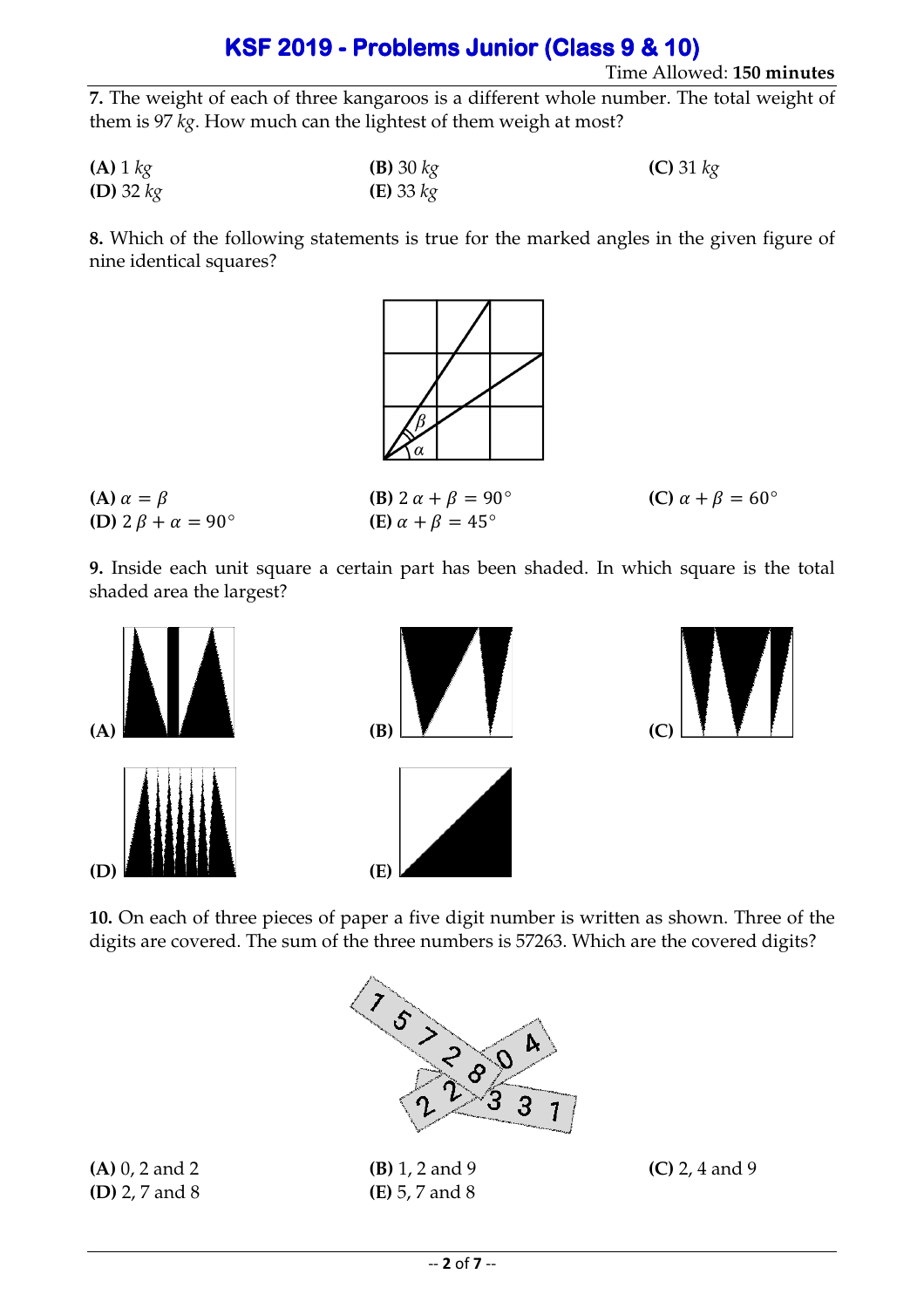#### **SECTION TWO - (4 point problems)**

**11.** A square has vertices  $A$ ,  $B$ ,  $C$ ,  $D$  labelled clockwise. An equilateral triangle is constructed with labels  $A$ ,  $E$ ,  $C$  labelled clockwise. What is the size of angle  $CBE$  in degrees?

| (A) 30    | $(B)$ 45  | $(C)$ 135 |
|-----------|-----------|-----------|
| $(D)$ 145 | $(E)$ 150 |           |

**12.** The numbers a, b, c, d are distinct positive integers chosen from 1 to 10. What is the least possible value  $\frac{a}{b} + \frac{c}{d}$  $\frac{1}{d}$  could have?

(A) 
$$
\frac{2}{10}
$$
 (B)  $\frac{3}{19}$  (C)  $\frac{14}{45}$ 

(D) 
$$
\frac{29}{90}
$$
 (E)  $\frac{25}{72}$ 

**13.** The flag of Kanguria is a rectangle with side lengths in the ratio 3: 5. The flag is divided into four rectangles of equal area as shown. What is the ratio of the side lengths of the white rectangle?

| (A) 1:3    | (B) 1:4    | (C) 2:7 |
|------------|------------|---------|
| $(D)$ 3:10 | $(E)$ 4:15 |         |

**14.** A 3  $\times$  2 rectangle can be exactly covered by two of the L-shape figures  $\boxed{\phantom{a}}$  in two different ways as shown below.



In how many different ways can the figure below be covered by the L-shape figures?

|                |                   | $(C)$ 3 |
|----------------|-------------------|---------|
| (A) 1<br>(D) 4 | (B) 2<br>(E) $48$ |         |
|                |                   |         |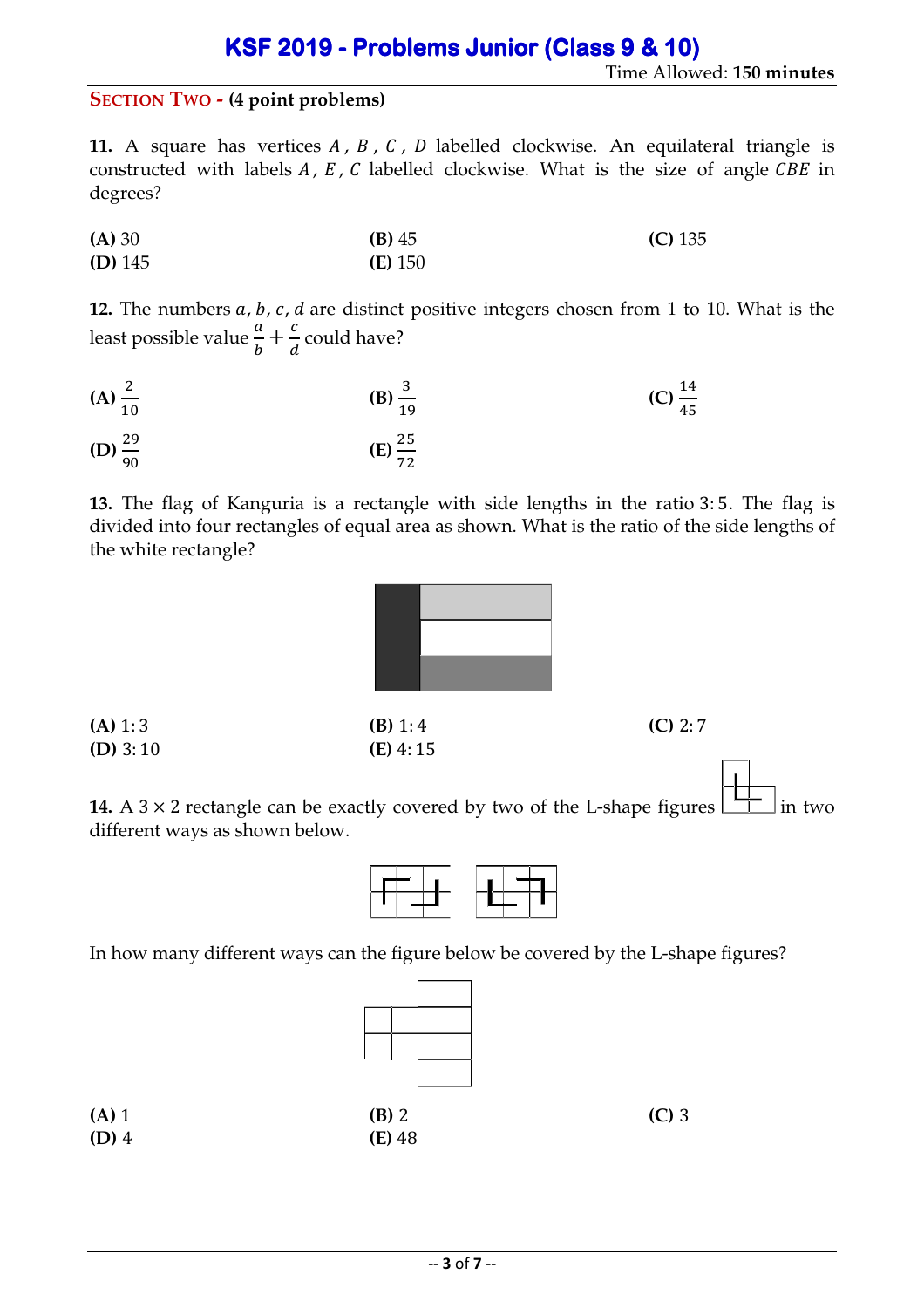#### Time Allowed: **150 minutes**

**15.** The triathlon consists of swimming, running, and biking. The biking is three-quarters of the total distance; the running is one-fifth; and the swimming is 2 km. What is the total distance of this triathlon, in *km* ?

| (A) 10   | (B) 20   | (C) 38 |
|----------|----------|--------|
| $(D)$ 40 | $(E)$ 60 |        |

**16.** The triangle ABC is divided by segments DE, EF and CF into four triangles whose areas are equal. Determine the ratio of  $AF: BD$ .



17. The given shape is made of parts of three equal circles of radius  $R$  that have their centres on a straight line. The middle circle passes through the centres of the other two, as shown. What is the perimeter of the shape?



**18.** The seven digits of the telephone number  $\overline{aaabbbb}$  add up to the two digit number  $\overline{ab}$ . What is the sum  $a + b$ ?

| (A) 8    | $(B)$ 9  | $(C)$ 10 |
|----------|----------|----------|
| $(D)$ 11 | $(E)$ 12 |          |

**19.** 60 apples and 60 pears are packed into boxes so that each box contains the same number of apples, and no two boxes contain the same number of pears. What is the largest possible number of boxes that can be packed in this way?

| (A) 20   | (B) 15       | $(C)$ 12 |
|----------|--------------|----------|
| $(D)$ 10 | <b>(E)</b> 6 |          |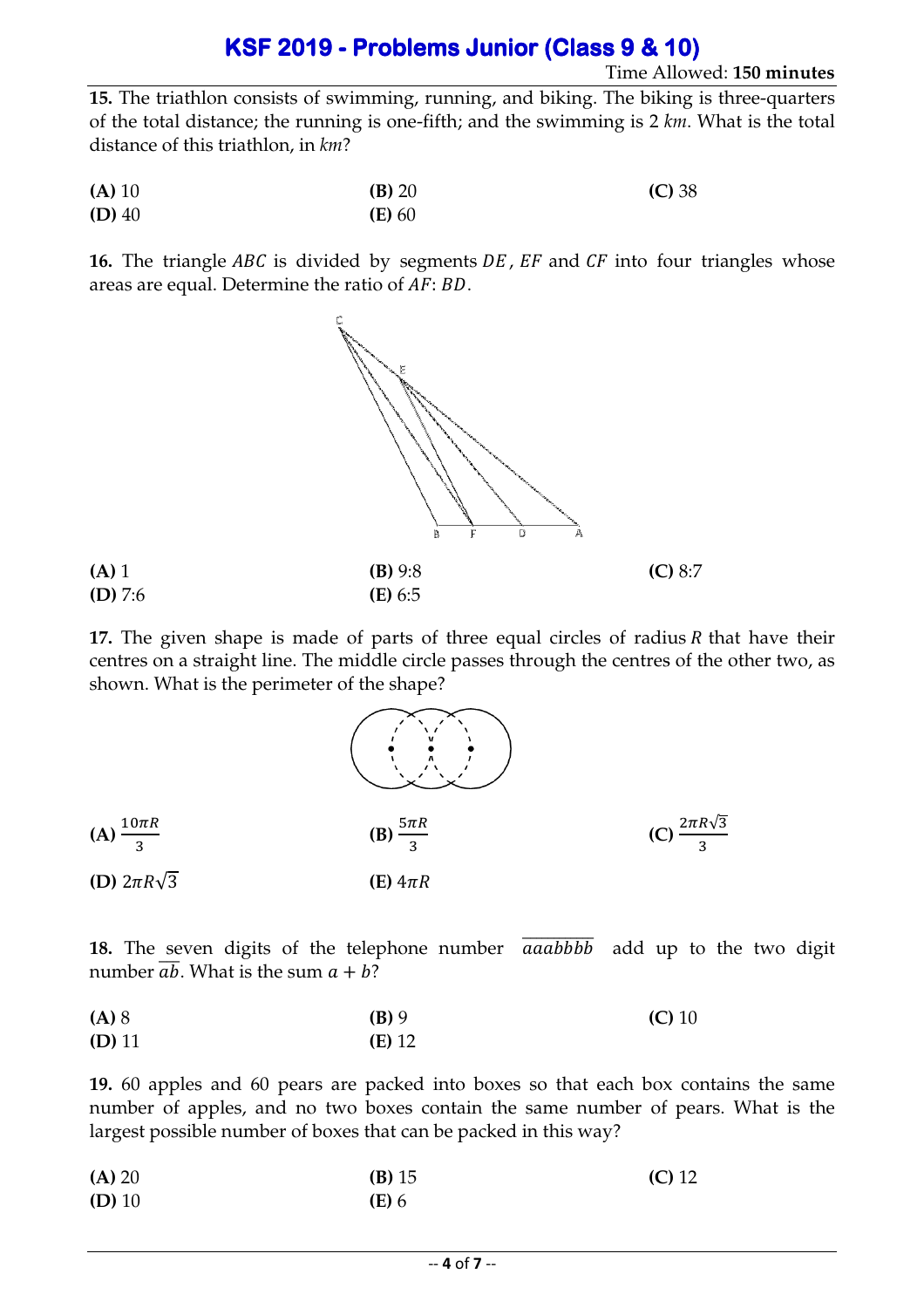**20.** The diagram shows a net of an octahedron. When this is folded to form the octahedron, which of the labelled line segments will coincide with the line segment marked with the  $x$ ?



### **SECTION THREE - (5 point problems)**

**21.** A square has two of its vertices on a semicircle and the other two on the diameter of the semicircle as shown.



The radius of the circle is 1 *cm*. What is the area of the square?

 $(A) \frac{4}{5} cm^2$ **(B)**  $\frac{\pi}{4}$  cm<sup>2</sup> **(C)** 1  $cm^2$ **(D)**  $\frac{4}{3}$   $cm^2$ **(E)**  $\frac{2}{\sqrt{3}}$  cm<sup>2</sup>

**22.** Two dots are marked in a disc that is rotating around its centre. One of them is 3 *cm* further than the other to the centre of the disc and moves at a constant speed that is 2.5 times as fast as the other. What is the distance from the centre of the disc to this far point?

**(A)** 10 *cm* **(B)** 9 *cm* **(C)** 8 *cm* **(D)** 6 *cm* **(E)** 5 *cm*

**23.** The integers from 1 to 99 are written in ascending order without gaps. The sequence of digits is then divided into triplets of digits:

 $123456789101112$  ...  $979899 \rightarrow (123)(456)(789)(101)(112)$  ...  $(979)(899)$ .

Which of the following is not one of the triplets?

| $(A)$ (222) | $(B)$ (444) | $(C)$ (464) |
|-------------|-------------|-------------|
| $(D)$ (646) | $(E)$ (888) |             |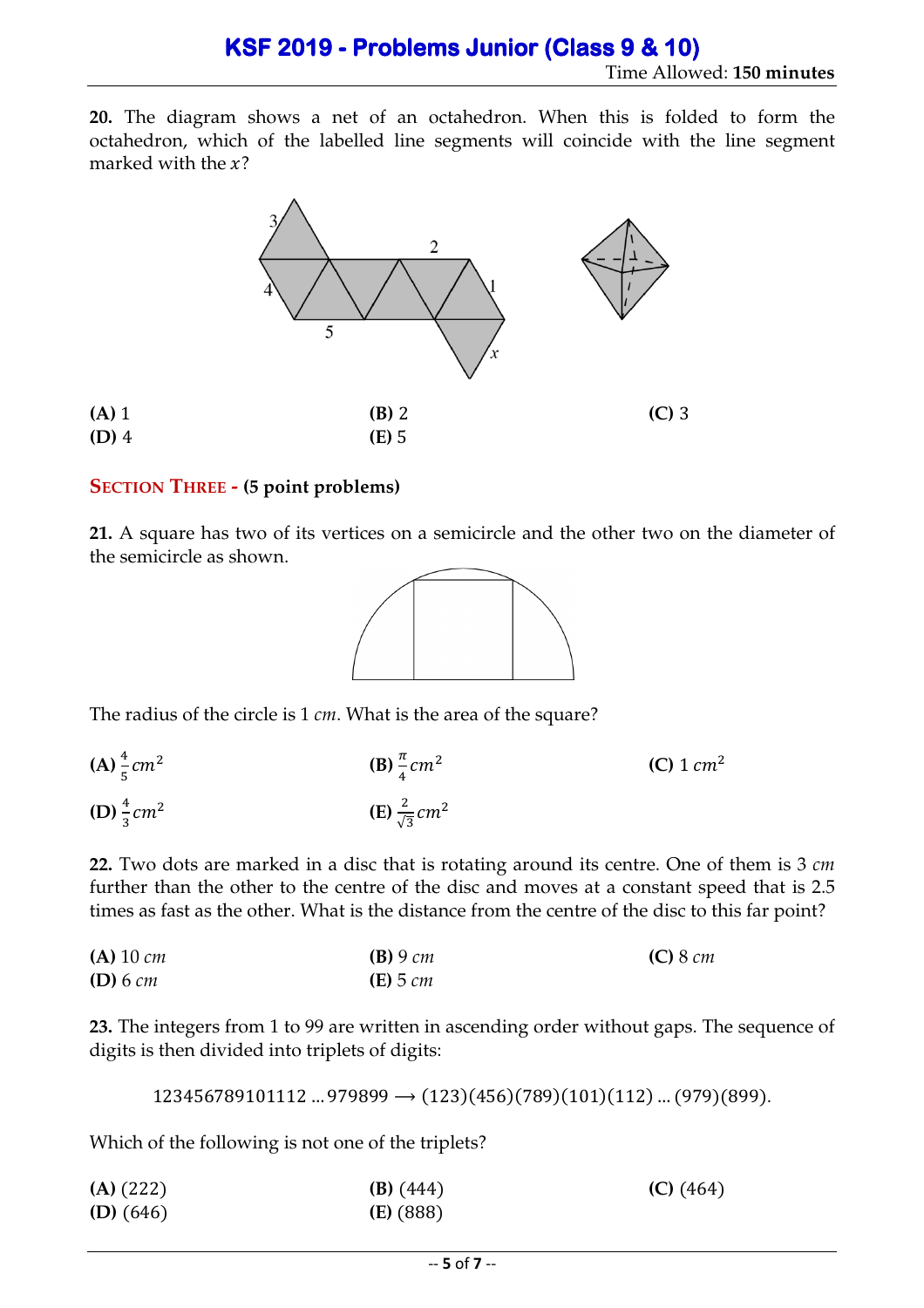Time Allowed: **150 minutes**

**24.** How many planes pass through exactly three vertices of a given cube?

**(A)** 1 **(B)** 2 **(C)** 4 **(D)** 8 **(E)** 12

**25.** A graph consists of 16 vertices and some edges that connect them, as in the picture. An ant is now at the vertex labelled  $A$ . At each move, it can walk from one vertex to any neighbouring vertex crawling along a connecting edge. At which of the vertices labelled P,  $Q, R, S, T$  can the ant be after 2019 moves?



**(A)** only P, R or S, not Q and T  $(B)$  only P, R, S or T, not Q **(C)** only  $Q$  **(D)** only  $T$ **(E)** all of these are possible

26. The positive integers a, b, and c each have three digits, and for each integer the first digit is the same as its last digit. Also  $b = 2a + 1$  and  $c = 2b + 1$ . How many possibilities are there for the integer  $a$ ?

| $(A)$ 0 | $(B)$ 1         | $(C)$ 2 |
|---------|-----------------|---------|
| $(D)$ 3 | (E) more than 3 |         |

**27.** On each vertex of a square, one positive integer is placed. For any two numbers joined by an edge of the square, one is a multiple of the other. However, for any two diagonally opposite numbers, neither is a multiple of the other. What is the smallest possible sum of the four numbers?

| (A) 12   | $(B)$ 24 | (C) 30 |
|----------|----------|--------|
| $(D)$ 35 | $(E)$ 60 |        |

**28.** What is the least number of elements we have to delete from the set *{10, 20, 30, 40, 50, 60, 70, 80, 90}* so that the product of the elements remaining in the set is a perfect square?

| $(A)$ 1 | $(B)$ 2 | $(C)$ 3 |
|---------|---------|---------|
| $(D)$ 4 | $(E)$ 5 |         |